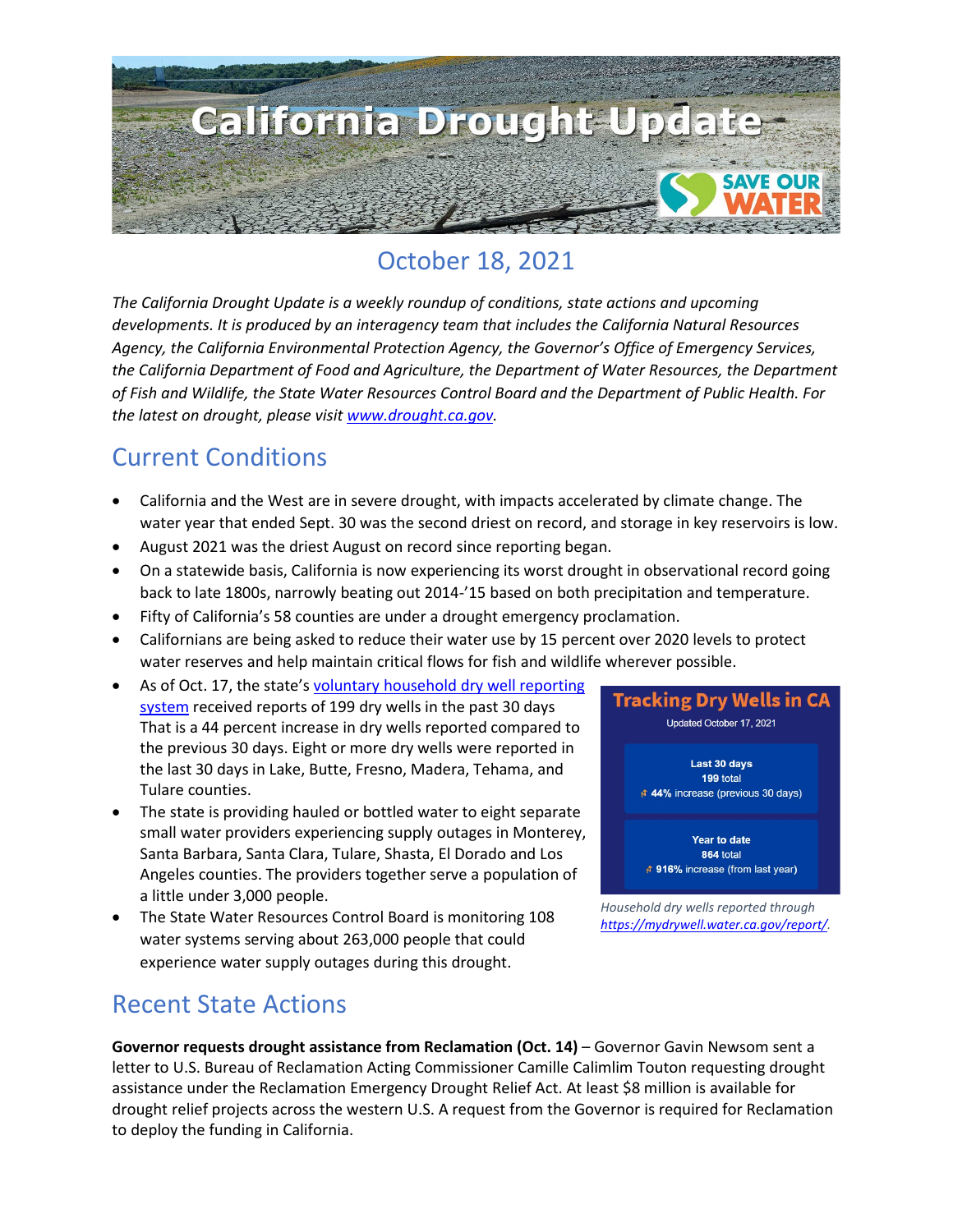**Orland public meeting focused on drought assistance (Oct. 14)** – Representatives of DWR participated in an informational meeting for Orland-area residents on emergency drought assistance for households with dry residential wells and opportunities to connect to the City of Orland's municipal water system. The City of Orland was recently awarded a grant of nearly \$8 million from DWR to provide emergency water connections to county residents. Glenn County has partnered with North Valley Community Foundation on a grant program that is under development.

**State Water Board helps Fort Bragg launch desalination system in response to drought emergency (Oct. 12)** – With technical assistance and emergency funding from the State Water Resources Control



*The Noyo River is key source of surface water for the City of Fort Bragg*

Board, the City of Fort Bragg is launching a desalination-reverse osmosis system that can treat up to 144,000 gallons per day from the Noyo River. The river is the largest of the city's three surface water sources, and the ongoing drought reduced flows to such a degree this summer that Fort Bragg's water system, serving nearly 3,000 customer connections, was faced with pulling water from its emergency reservoir to bolster its supply. Instead, the city pursued using desalination to extract more drinking water supplies from the river and received \$691,796 in emer gency funding from the State Water Board to do so.

**Curtailments ordered on Tehama County salmon streams (Oct. 11)** – The Water Board ordered all 22 water right holders in the Mill and Deer creek watersheds to stop diverting to protect drinking water and meet flow requirements for threatened spring-run chinook salmon and steelhead trout and endangered winter-run Chinook salmon. Water levels in the streams are at almost half normal volume.

**Lake Tahoe drops below rim (Oct. 10)** – Lake Tahoe has dopped below its rim and Truckee River flows at Tahoe City have dropped down to 1 cubic foot per second (cfs). Donner Creek flows are similarly low at only 5 cfs, resulting in extremely low flows for a large and visible stretch of the river. Combined flows at Farad on the Truckee are at 72 cfs, comparable to what was seen last in 2014. CDFW staff are evaluating impacts to habitat and the fishery.

#### **Save Our Water campaign urges action to reduce water use (ongoing)** – The statewide [Save Our Water](https://cawater-my.sharepoint.com/personal/lisa_lien-mager_resources_ca_gov/Documents/Drought/saveourwater.com)

program managed by DWR is reaching Californians with tips to reduce water use. Messages are hitting social media, radio, billboards and more in English and Spanish, with additional languages online soon. The campaign is being conducted in partnership with local water agencies to support the Governor's call for all Californians to reduce water use by 15 percent.

### Current Water Right Curtailments

The following watersheds have water right curtailments in place. Also shown are the current number of curtailed rights or right holders (counts will change as hydrology changes) as of Oct. 15:

• **Russian River (Upper)**: Approximately 1,500 rights curtailed. State Water Board staff are preparing to transition to wet-season curtailments as soon as precipitation events warrant and will move from complete curtailments to a methodology used in the lower Russian River that

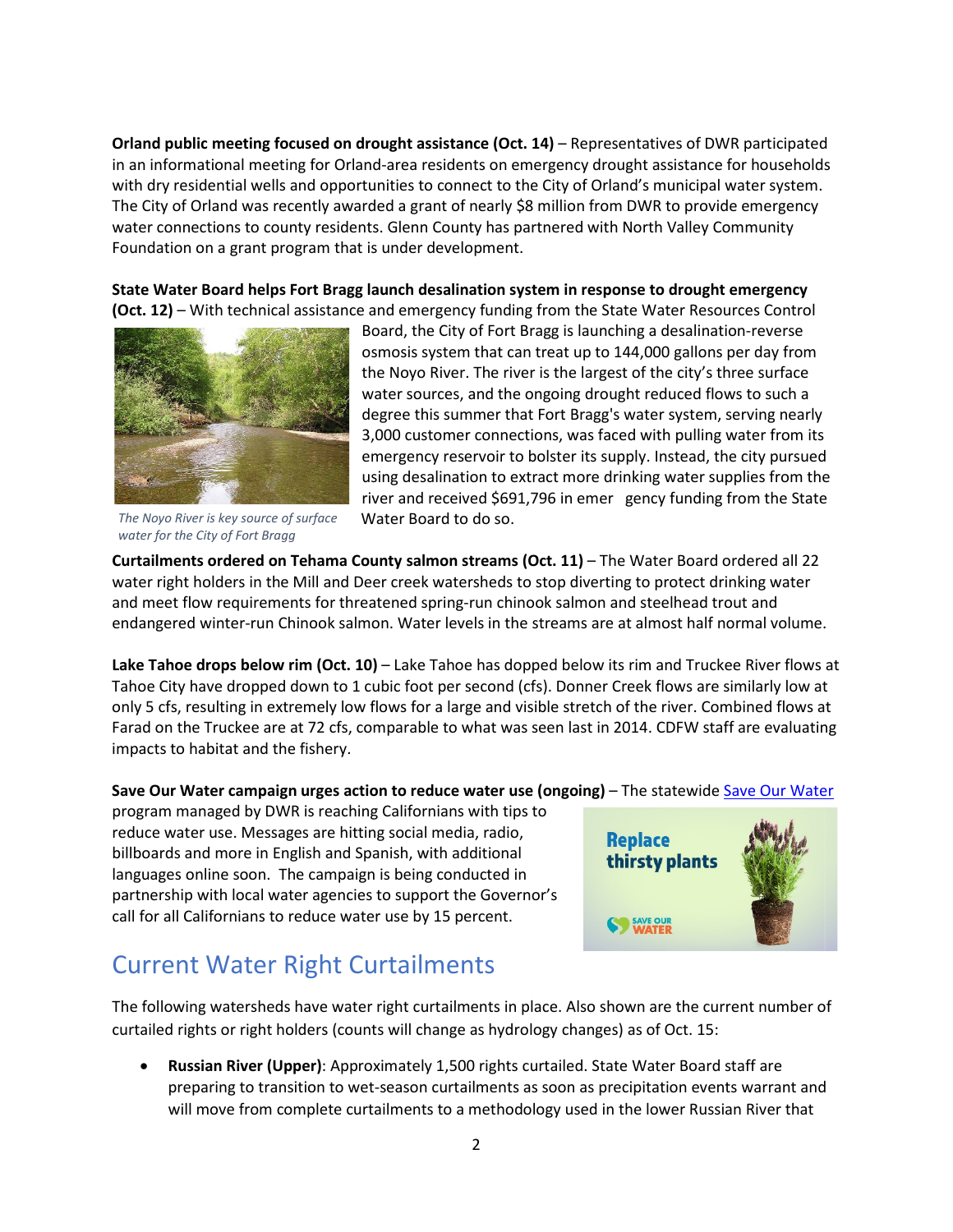accounts for flows, precipitation, and the location of the diversion (Drought Water Rights Allocation Tool, or DWRAT). Staff presented the DWRAT to Russian River stakeholders Oct. 6.

- **Russian River (Lower):** Approximately 300 rights curtailed. Some curtailments lifted in October due to decreased demand as growing season ends. Curtailments updated monthly.
- **Delta:** Approximately 10,300 rights curtailed in August. Approximately 4,500 curtailments lifted in September in the Sacramento watershed due to decreased demand and rice field drainage making additional water available. An update to curtailments was provided on Oct. 1, and a subsequent update provided on Oct. 6 in advance of a forecast precipitation event. Monitoring of expected and actual precipitation and runoff conditions will continue weekly, or more frequently based on precipitation. Curtailments will be updated weekly or more often in response to conditions. Because the forecast precipitation event is only expected to provide light precipitation (generally less than 0.5 inches in the Sierra Nevada), relatively few curtailments were lifted in advance of the event. Staff will hold a workshop on Oct. 20 to solicit information and feedback on wet season issues related to curtailments.
- **Scott and Shasta:** Curtailments issued Sept. 9, with approximately 2,650 curtailments estimated between both watersheds. A compliance assistance webinar was held Sept. 23. Approximately 500 Information Orders will be issued to parcels on Julian, Willow, and Yreka creeks (tributaries to the Shasta) during the week of Oct. 11. Information for more than 200 adjudicated rights has not been updated in decades and the creeks are not covered by the existing Watermaster. Very few adjudicated diversions have been reported to the Water Board. As a result, there is no information on water use in these three tributary systems. Additional curtailments likely will be issued in the next several weeks in the Shasta watershed if no precipitation events occur to acehive October and November flow targets.
- **Mill and Deer:** Draft regulations were adopted by the Water Board on Sept. 22 and submitted to the Office of Administrative Law on Sept. 24. The Office of Administrative Law approved the regulations Oct. 4 and curtailment orders were mailed Oct. 11.

# Tribal / Local Actions

- **Tribal governments:** Tribal emergency drought proclamations as reported by Cal OES to date: Buena Vista Rancheria of Me-Wuk Indians, Karuk Tribe, Resighini Rancheria, Tule River Indian Tribe, Yurok Tribe, Wiyot Tribe.
- **Local government:** Local emergency drought proclamations as reported by Cal OES to date: Butte, Colusa, Fresno, Glenn, Humboldt, Lake, Marin, Mendocino, Modoc, Napa, Nevada, San Joaquin, San Luis Obispo, Santa Barbara, Santa Clara, Siskiyou, Sonoma, Tulare, Tuolumne, Yolo.

# Upcoming Decisions / Milestones

**Water Board to hear updates on drought, water conservation:** The Water Board's regularly scheduled **Oct. 19** meeting includes an update on drought actions, hydrologic conditions, and the water conservation data reported by urban retail water suppliers for the month of August.

**SWEEP applications to be solicited**: CDFA is expected to release a request for applications for th[e State](https://www.cdfa.ca.gov/oefi/sweep/)  [Water Efficiency and Enhancement Program \(SWEEP\)](https://www.cdfa.ca.gov/oefi/sweep/) on **Oct. 18**. SWEEP provides financial assistance in the form of grants to farmers to implement irrigation systems that reduce greenhouse gases and save water on California agricultural operations. The current budget allocated \$50 million. Eligible system